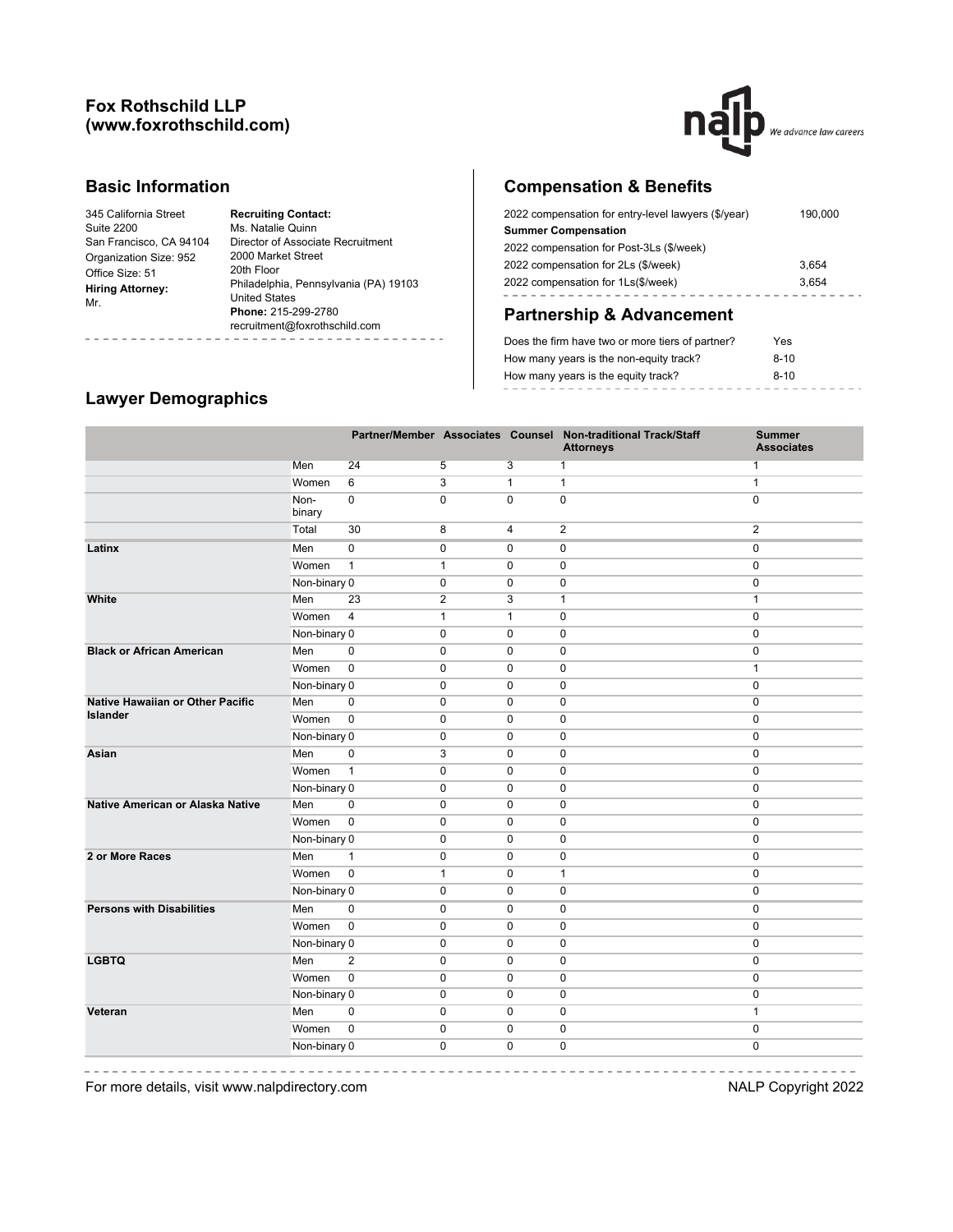# **Fox Rothschild LLP (www.foxrothschild.com)**



## **Pro Bono/Public Interest**

| Robert Tintner, Esquire and Archana Nath, Esquire                               |           |
|---------------------------------------------------------------------------------|-----------|
| Pro Bono Committee Co-Chairs<br>215-299-2000                                    |           |
|                                                                                 |           |
| Is the pro bono information indicated here firm-wide or specific to one office? | Firm-wide |
| % Firm Billable Hours last year                                                 | .75%      |
| Average Hours per Attorney last year                                            | 11.68     |
| Percent of associates participating last year                                   | 53.02     |
| Percent of partners participating last year                                     | 30.59     |
| Percent of other lawyers participating last year                                | 22.64     |
|                                                                                 |           |

# **Professional Development**

| Evaluations                                                                                        | Other |
|----------------------------------------------------------------------------------------------------|-------|
| Does your organization use upward reviews to evaluate and provide feedback to supervising lawyers? | No    |
| Rotation for junior associates between departments/practice groups?                                | No    |
| Does your organization have a dedicated professional development staff?                            | Yes   |
| Does your organization have a coaching/mentoring program                                           | Yes   |
| Does your organization give billable hours credit for training time?                               | Yes   |
|                                                                                                    |       |

# **HIRING & RECRUITMENT**

|                                            | Began Work In |                                |                |                                | <b>Expected</b> |
|--------------------------------------------|---------------|--------------------------------|----------------|--------------------------------|-----------------|
| <b>LAWYERS</b>                             | 2020          | <b>Prior Summer Associates</b> | 2021           | <b>Prior Summer Associates</b> | 2022            |
| Entry-level                                | 0             | 0                              |                |                                | 2               |
| Entry-level (non-traditional track)        | 0             | 0                              | $\Omega$       | $\mathbf 0$                    | $\Omega$        |
| <b>Lateral Partners</b>                    | $\Omega$      | $\Omega$                       | $\Omega$       | $\mathbf 0$                    | $\Omega$        |
| <b>Lateral Associates</b>                  | 2             | 0                              | 3              | $\mathbf 0$                    | $\Omega$        |
| All Other Laterals (non-traditional track) | 2             | 0                              | $\overline{2}$ | $\mathbf 0$                    | $\Omega$        |
| Post-Clerkship                             | 0             | $\Omega$                       | $\Omega$       | $\mathbf 0$                    | $\Omega$        |
| LL.M.s (U.S.)                              | $\Omega$      | $\Omega$                       |                | $\mathbf 0$                    | $\Omega$        |
| LL.M.s (non-U.S.)                          | $\Omega$      | $\Omega$                       | $\Omega$       | $\mathbf 0$                    | $\Omega$        |
| <b>SUMMER</b>                              |               |                                |                |                                |                 |
| Post-3Ls                                   | U             | $\Omega$                       | $\Omega$       | $\Omega$                       | $\Omega$        |
| 2 <sub>ls</sub>                            |               | $\Omega$                       | 2              | $\Omega$                       | 2               |
| 1 <sub>ls</sub>                            | ŋ             | 0                              | $\Omega$       | $\Omega$                       | $\Omega$        |

| Number of 2021 Summer 2Ls       |  |  |  |  |
|---------------------------------|--|--|--|--|
| considered for associate offers |  |  |  |  |
| Number of offers made to        |  |  |  |  |
| summer 2L associates            |  |  |  |  |
| <b>General Hiring Criteria</b>  |  |  |  |  |

2

2

We seek students with superior academic achievement, strong interpersonal skills, entrepreneurial ambition and demonstrated leadership; we also prefer involvement in Law Review and/or Moot Court, or other comparable credentials and experience. ------------

#### **General Practice Areas**

| <b>GENERAL PRACTICE</b><br><b>AREAS</b> | <b>EMPLOYER'S</b><br><b>PRACTICE GROUP</b><br><b>NAME</b>       | NO. OF<br><b>PARTNERS/MEMBERS</b> | NO. OF<br><b>COUNSEL</b> | NO. OF<br><b>ASSOCIATES</b> | NO. OF<br><b>ENTRY-LEVEL</b><br><b>PLACEMENTS</b><br><b>IN THIS</b><br><b>PRACTICE</b><br><b>AREA LAST</b><br><b>YEAR</b> | NO. OF<br><b>NON-TRADITIONAL</b><br><b>TRACK/STAFF</b><br><b>ATTORNEYS</b> |
|-----------------------------------------|-----------------------------------------------------------------|-----------------------------------|--------------------------|-----------------------------|---------------------------------------------------------------------------------------------------------------------------|----------------------------------------------------------------------------|
| <b>Business, Corporate</b>              | Corporate                                                       | 8                                 |                          |                             | 0                                                                                                                         | 0                                                                          |
| <b>Trusts and Estates</b>               | <b>Employee Benefits &amp;</b><br><b>Executive Compensation</b> | $\Omega$                          | $\Omega$                 | $\Omega$                    | $\Omega$                                                                                                                  | 0                                                                          |
| <b>Business, Corporate</b>              | Entertainment & Sports<br>Law                                   | - 0                               |                          | $\Omega$                    | $\Omega$                                                                                                                  | $\mathbf 0$                                                                |
| <b>Bankruptcy</b>                       | <b>Financial Restructuring</b><br>& Bankruptcy                  |                                   |                          | $\Omega$                    | $\Omega$                                                                                                                  | $\Omega$                                                                   |
| <b>Intellectual Property</b>            | <b>Intellectual Property</b>                                    | 0                                 | $\Omega$                 |                             | 0                                                                                                                         | 0                                                                          |